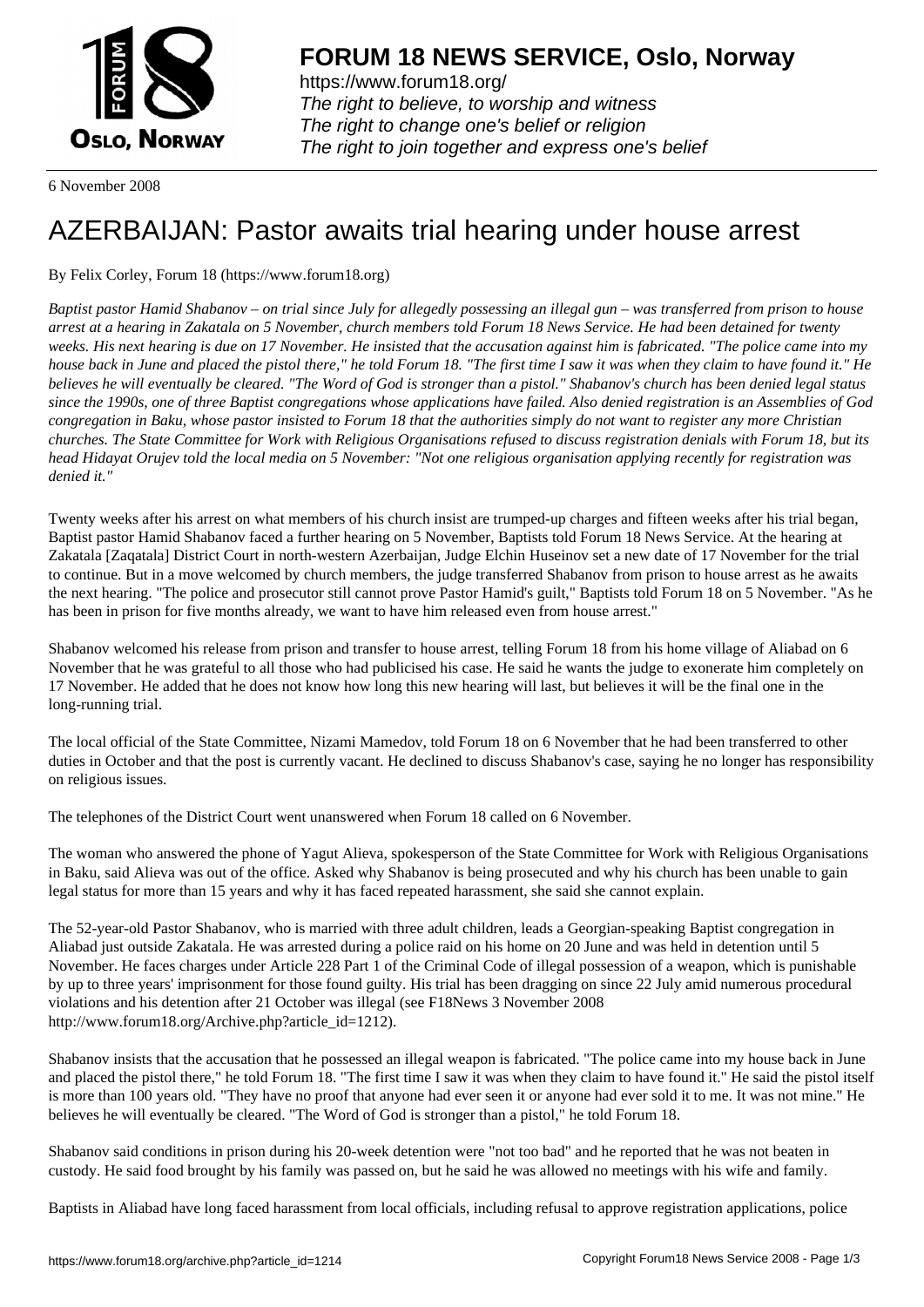Shabanov's colleague Pastor Zaur Balaev was freed from prison in March (see F18News 19 March 2008 http://www.forum18.org/Archive.php?article\_id=1102).

Shabanov told Forum 18 that the police have now promised to return Christian literature confiscated from him at the time of his arrest, though they have not yet done so.

The Baptist congregation led by Balaev and Shabanov has also got no further in its long battle to get state registration, which in law requires an application by ten adult citizens. The congregation has been unable to register since the early 1990s as the State Notary refuses to confirm the signatures on the registration application, the first stage of the process.

On 22 July when Shabanov's lawyer Mirman Aliev was in Zakatala, he and Ilya Zenchenko of the Baptist Union accompanied ten members of Shabanov's Baptist church to the Notary's Office. When the lawyer presented the documents to confirm the signatures on the community's registration application, the notary Najiba Mamedova again refused to do so. Complaining that the Baptists were preventing her from getting on with her work, she summoned the police and representatives of the Prosecutor's Office, who arrived quickly. "She said we were hooligans," Badri Shabanov, one of the church members present, told Forum 18. Mamedova has a long record of similar behaviour (see eg. F18News 8 December 2004 http://www.forum18.org/Archive.php?article\_id=471).

Zenchenko of the Baptist Union says that although the Notary is wrong to have repeatedly refused to notarise the signatures on the application to allow it to be sent on, the State Committee in Baku is ultimately to blame for the lack of registration. "They're guilty because they know about the application but ignore it," he told Forum 18 from Baku on 6 November.

The Aliabad church is not the only Baptist congregation to have failed in its attempt to gain legal status. Baku's Azeri-language Baptist church was closed down by court order in 2002 after the State Committee alleged that the pastor, Sari Mirzoyev, had insulted Islam. Zenchenko told Forum 18 that this congregation's application to gain legal status again has been with the State Committee for several years, as has an application from the Baptist congregation in the southern town of Neftechala.

Another Protestant community whose registration application has failed is the Temple of the Lord, an Assemblies of God congregation in Baku's Nasimi District led by Pastor Rasim Hasanov. The congregation lodged its application back in 2006. Police have told church members that without registration it has no right to meet, a claim not founded in law (see F18News 9 June 2008 http://www.forum18.org/Archive.php?article\_id=1140).

After the State Committee "dragged its feet", failing to respond at all for five months, the church wrote to seven government agencies on 14 July complaining about the registration refusal, Pastor Hasanov told Forum 18 from Baku on 6 November. The State Committee then responded on 6 August claiming that the church had failed to include its legal address in the application, a claim the church refutes. "The church uses a private flat as the legal address and we have given this to them three times," Hasanov told Forum 18. He also complained that although the letter was dated 6 August, he only received it one month later. "You see, they constantly try to spin things out."

Hidayat Orujev, the head of the State Committee, which registers religious organisations, told the Azeri Press Agency on 5 November: "Not one religious organisation applying recently for registration was denied it."

Orujev said that in the first ten months of 2008, at least 90 Muslim organisations gained registration, as well as one Jewish community (a Mountain Jewish community in the town of Sumgait [Sumqayit] registered in August). He added that in the past, seven religious organisations have had their registration annulled.

Orujev claimed that 519 religious organisations now have registration, 487 of them Muslim and 32 of other faiths. Although credible, these figures are impossible to verify independently as the list published on the State Committee's website dqdk.gov.az is long out-of-date.

Forum 18 asked the official at the State Committee on 6 November why so many religious communities have seen their registration applications fail, but she again told Forum 18 that she did not know.

Hasanov of the Assemblies of God insisted to Forum 18 that the authorities simply do not want to register any more Christian churches. Zenchenko of the Baptist Union complains that while registration is almost impossible for Protestant churches to get, even those which have it face constant attempts to take it away.

He pointed to the visit to the Baptist congregation in Azerbaijan's second city Gyanja [Gäncä] by the local State Committee official in December 2007. "He warned the church that if the number of congregation members goes below ten it will be stripped of registration," Zenchenko told Forum 18. "He deliberately came in the depths of winter when attendance at church is likely to be lower."

Although the Religion Law does not make registration compulsory, government officials at all levels often act as though it does.